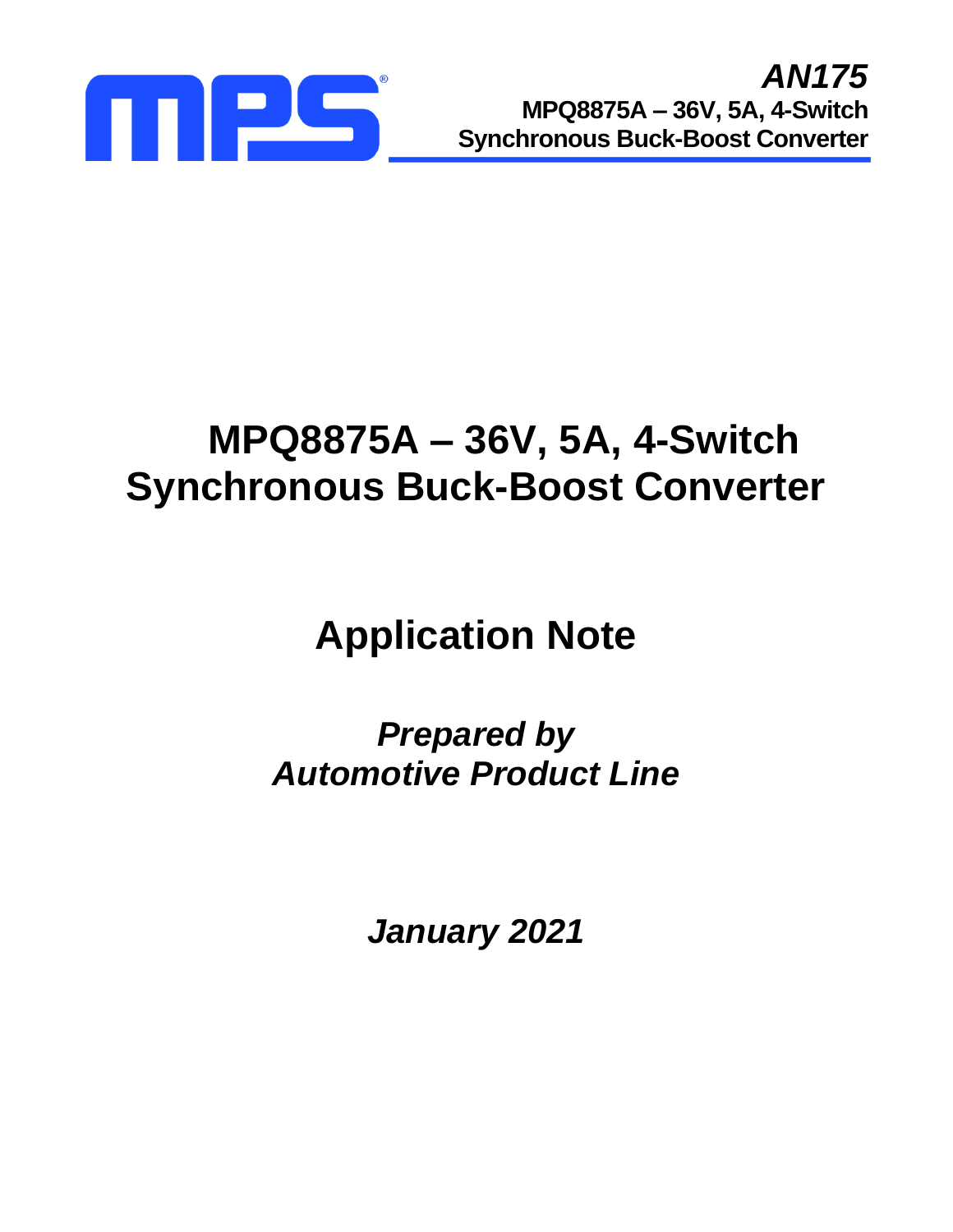## **TABLE OF CONTENTS**

<span id="page-1-0"></span>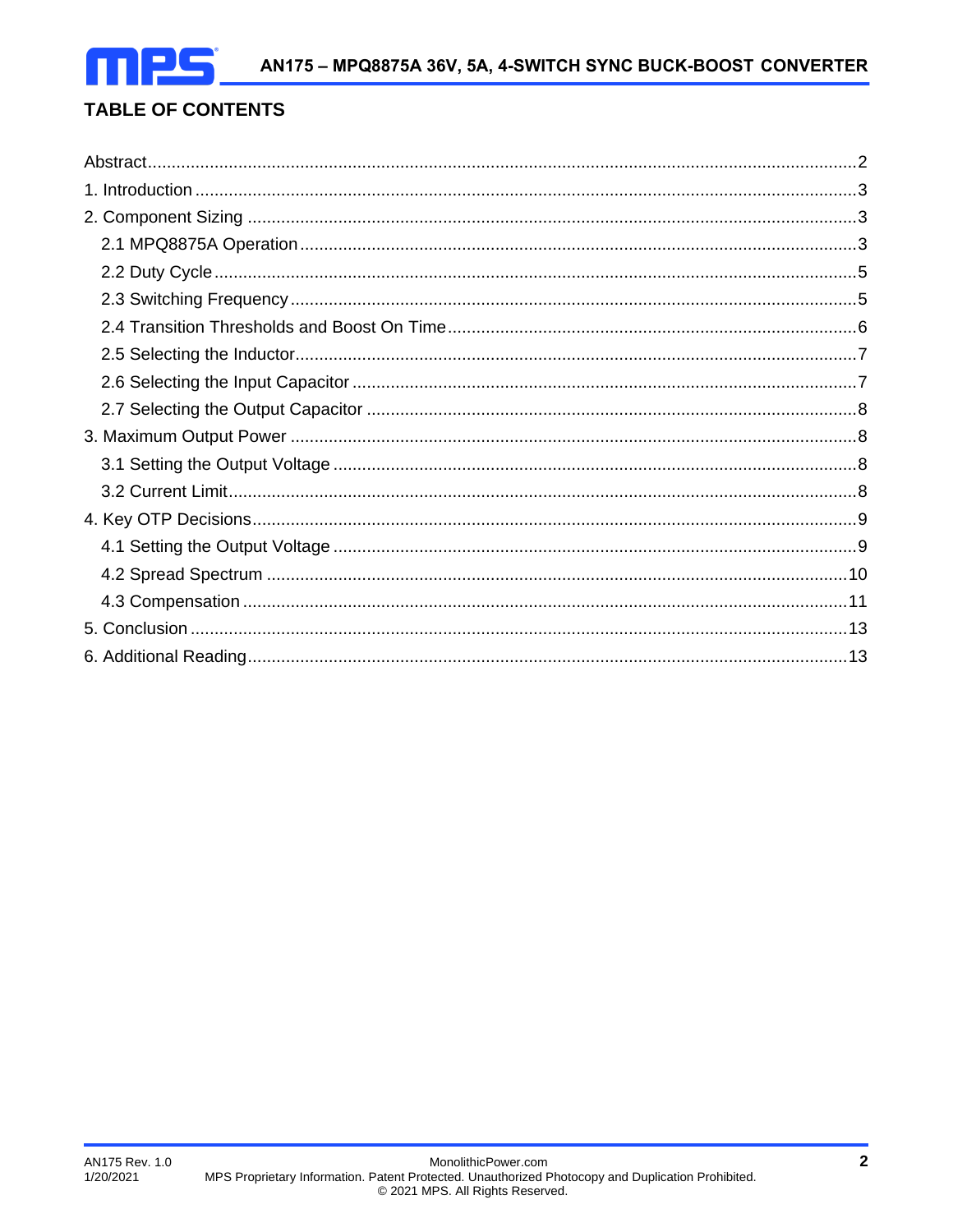

## **ABSTRACT**

This application note presents the circuit design and associated external components guide for the MPQ8875A, a 36V, 5A, automotive, four-switch, synchronous buck-boost converter. The wide 2.2V to 36V input voltage range makes it well-suited for a variety of multi-purpose automotive and industrial applications. Proprietary constant-on-time (COT) control and a fully integrated four-switch configuration allow the converter to flexibly change its topology between buck, boost, and buck-boost to optimize performance and efficiency with input voltages that are above, below, or even equal to the output voltage.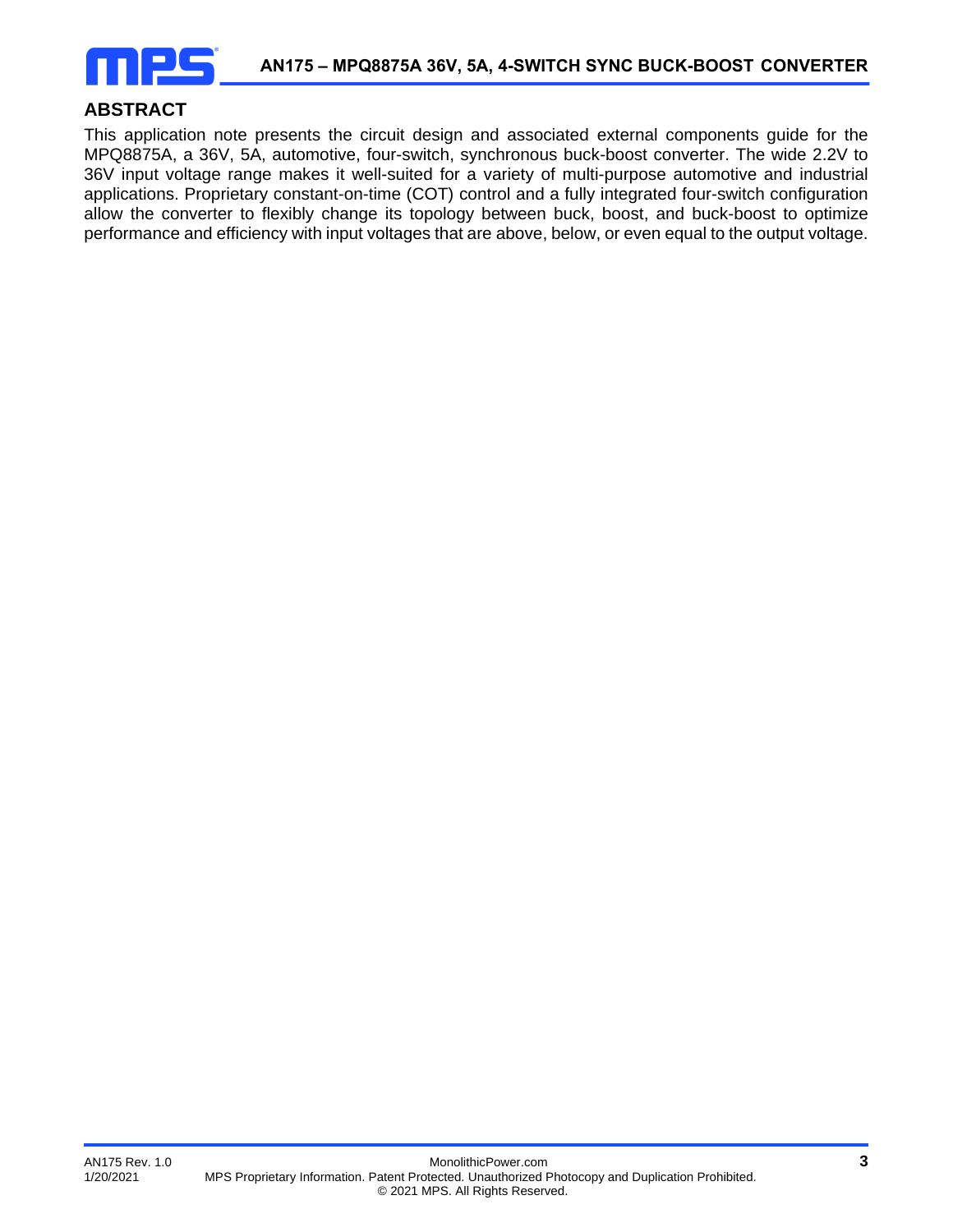

## <span id="page-3-0"></span>**1 INTRODUCTION**

The MPQ8875A is a 36V, 5A, automotive, four-switch, synchronous buck-boost converter. The wide input voltage range makes it well-suited for a variety of multi-purpose automotive and industrial applications. Four integrated, low-resistance N-channel MOSFETs minimize the size of the external circuitry and allow the converter to regulate the output voltage ( $V_{\text{OUT}}$ ) with input voltages ( $V_{\text{IN}}$ ) above, below, or equal to  $V_{\text{OUT}}$ . The flexible topology transitions reduce power losses to maximize efficiency. In addition, the proprietary constant-on-time (COT) control algorithm ensures seamless transitions between the adjacent operational regions. The MPQ8875A can operate at switching frequencies from 200kHz to 2.2MHz, allowing applications to be optimized for board size, efficiency, and EMI performance. Furthermore, the most electrical characteristics are programmable by accessing the related internal registers via the I<sup>2</sup>C interface.

## **2 COMPONENT SIZING**

## **2.1 MPQ8875A Operation**

The MPQ8875A is a four-switch buck-boost converter. The mode is based on the measured V<sub>IN</sub> and V<sub>OUT</sub>. In order to successfully transition modes, the duty cycle must not fall below the minimum or exceed the maximum. Transition points must be achievable by both modes.





**Figure 2: MPQ8875A Four-Switch Buck/Boost**

In buck mode, Q4 is 100%, while Q1 and Q2 vary to regulate the output. In boost mode, Q1 is 100%, while Q3 and Q4 vary to regulate the output. In buck-boost mode, Q3 and Q4 have a fixed duty cycle while Q1 and Q2 vary to regulate the output.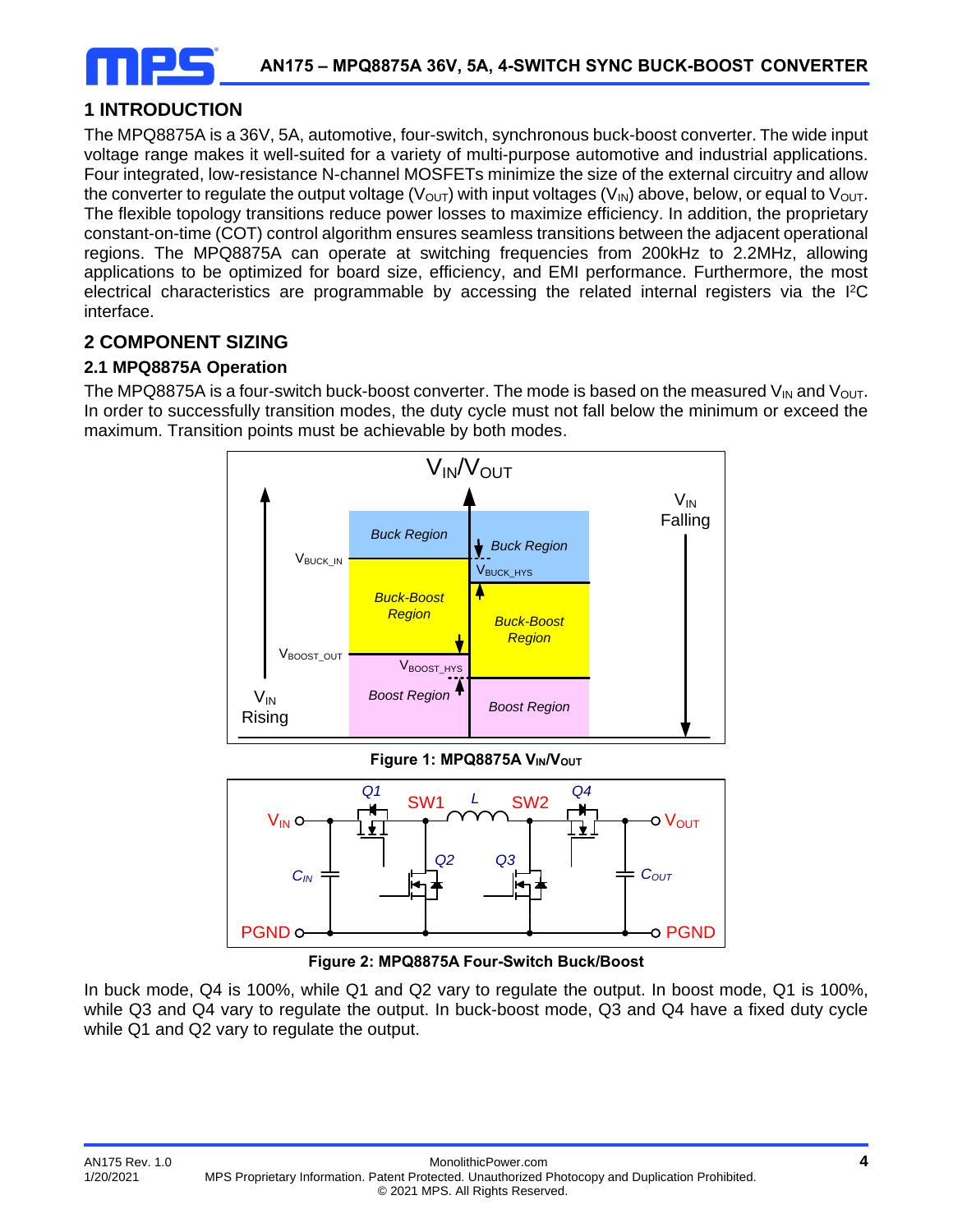

## **2.2 Duty Cycle**

The duty cycle depends on the input voltage, output voltage, and operating mode. The duty cycle for the buck region can be calculated with Equation (1):

$$
D = \frac{V_{\text{OUT}}}{V_{\text{IN}}} \tag{1}
$$

The duty cycle for the buck-boost region can be calculated with Equation (2):

$$
D_{\text{BUCK}} = \frac{V_{\text{OUT}}}{V_{\text{IN}}} (1 - D_{\text{BOOST}}) \tag{2}
$$

Where  $D_{\text{BOOST}}$  is a programmable constant.

The duty cycle for the boost region can be calculated with Equation (3):

$$
D = 1 - \frac{V_{IN}}{V_{OUT}}\tag{3}
$$

## **2.3 Switching Frequency**

The MPQ8875A supports a 200kHz to 1000kHz frequency with 50kHz steps. Any frequency can be selected as the center frequency (i.e. 475kHz) for mass production (factory programmed). Higher frequencies can allow the user to reduce the size and number of external components, but also increases power loss. When syncing, set the free-running frequency to be below the minimum sync frequency.

|                    | <b>Register 03h</b>          |                                                                  |                                                                                                                                                                                   |  |                                                            |  |                                                                                         |  |  |  |  |  |  |
|--------------------|------------------------------|------------------------------------------------------------------|-----------------------------------------------------------------------------------------------------------------------------------------------------------------------------------|--|------------------------------------------------------------|--|-----------------------------------------------------------------------------------------|--|--|--|--|--|--|
| <b>Bit 7 (R/W)</b> | <b>Bit 6 (R/W)</b>           | <b>Bit 5 (R/W)</b>                                               | <b>Bit 4 (R/W)</b><br><b>Bit 3 (R/W)</b><br><b>Bit 2 (R/W)</b><br><b>Bit 1 (R/W)</b><br><b>Bit 0 (R/W)</b>                                                                        |  |                                                            |  |                                                                                         |  |  |  |  |  |  |
| SYNC <sub>1</sub>  | SYNC <sub>0</sub>            | FSW <sub>5</sub>                                                 | FSW4<br>FSW <sub>3</sub><br>FSW <sub>2</sub><br>FSW <sub>1</sub><br><b>FSW0</b>                                                                                                   |  |                                                            |  |                                                                                         |  |  |  |  |  |  |
|                    | <b>Bit Field Definitions</b> |                                                                  |                                                                                                                                                                                   |  |                                                            |  |                                                                                         |  |  |  |  |  |  |
| <b>Bits</b>        | <b>Field Name</b>            | <b>Description</b>                                               |                                                                                                                                                                                   |  |                                                            |  |                                                                                         |  |  |  |  |  |  |
| 7:6                | SYNC[1:0]                    | 00h: Disabled                                                    | Sets the synchronization mode.<br>01h: Synchronized clock input<br>02h: Synchronized clock output (with 0° phase shift)<br>03h: Synchronized clock output (with 180° phase shift) |  |                                                            |  |                                                                                         |  |  |  |  |  |  |
| 5:0                | <b>FSW[5:0]</b>              | 00h to 03h: $f_{SW}$ = Reserved<br>2Ch to $3Fh$ : fsw = $2.2MHz$ | 03h to 2Bh: $f_{SW} = FSW[5:0] \times 50kHz$ (resolution = 50kHz)                                                                                                                 |  | 2.2MHz, the maximum fsw supported by the MPQ8875A is 1MHz. |  | Sets the switching frequency (fsw) of the converter. Although FSW[5:0] can be set up to |  |  |  |  |  |  |

## **2.4 Transition Thresholds and Boost On Time**

| Register 09h       |                              |                                                                        |                    |                                                                                                                                                                                                                           |                    |                    |                    |  |  |  |  |  |
|--------------------|------------------------------|------------------------------------------------------------------------|--------------------|---------------------------------------------------------------------------------------------------------------------------------------------------------------------------------------------------------------------------|--------------------|--------------------|--------------------|--|--|--|--|--|
| <b>Bit 7 (R/W)</b> | <b>Bit 6 (R/W)</b>           | <b>Bit 5 (R/W)</b>                                                     | <b>Bit 4 (R/W)</b> | <b>Bit 3 (R/W)</b>                                                                                                                                                                                                        | <b>Bit 2 (R/W)</b> | <b>Bit 1 (R/W)</b> | <b>Bit 0 (R/W)</b> |  |  |  |  |  |
| BKHYS1             | BKHYS0                       | BKIN1                                                                  | <b>BKINO</b>       | BSTHYS1                                                                                                                                                                                                                   | BSTHYS0            | <b>BSTOUT1</b>     | <b>BSTOUT0</b>     |  |  |  |  |  |
|                    | <b>Bit Field Definitions</b> |                                                                        |                    |                                                                                                                                                                                                                           |                    |                    |                    |  |  |  |  |  |
| <b>Bits</b>        | <b>Field Name</b>            | <b>Description</b>                                                     |                    |                                                                                                                                                                                                                           |                    |                    |                    |  |  |  |  |  |
| 7:6                | <b>BKHYS[1:0]</b>            | 00h: $V_{IN} = 5\%$ of $V_{OUT}$<br>01h: $V_{IN} = 7.5\%$ of $V_{OUT}$ |                    | Sets the transition hysteresis between buck and buck-boost modes.<br>02h: $V_{IN}$ = 10% of $V_{OUT}$ (invalid when BKIN[1:0] is set to 00h)<br>03h: $V_{IN}$ = 12.5% of $V_{OUT}$ (invalid when BKIN[1:0] is set to 00h) |                    |                    |                    |  |  |  |  |  |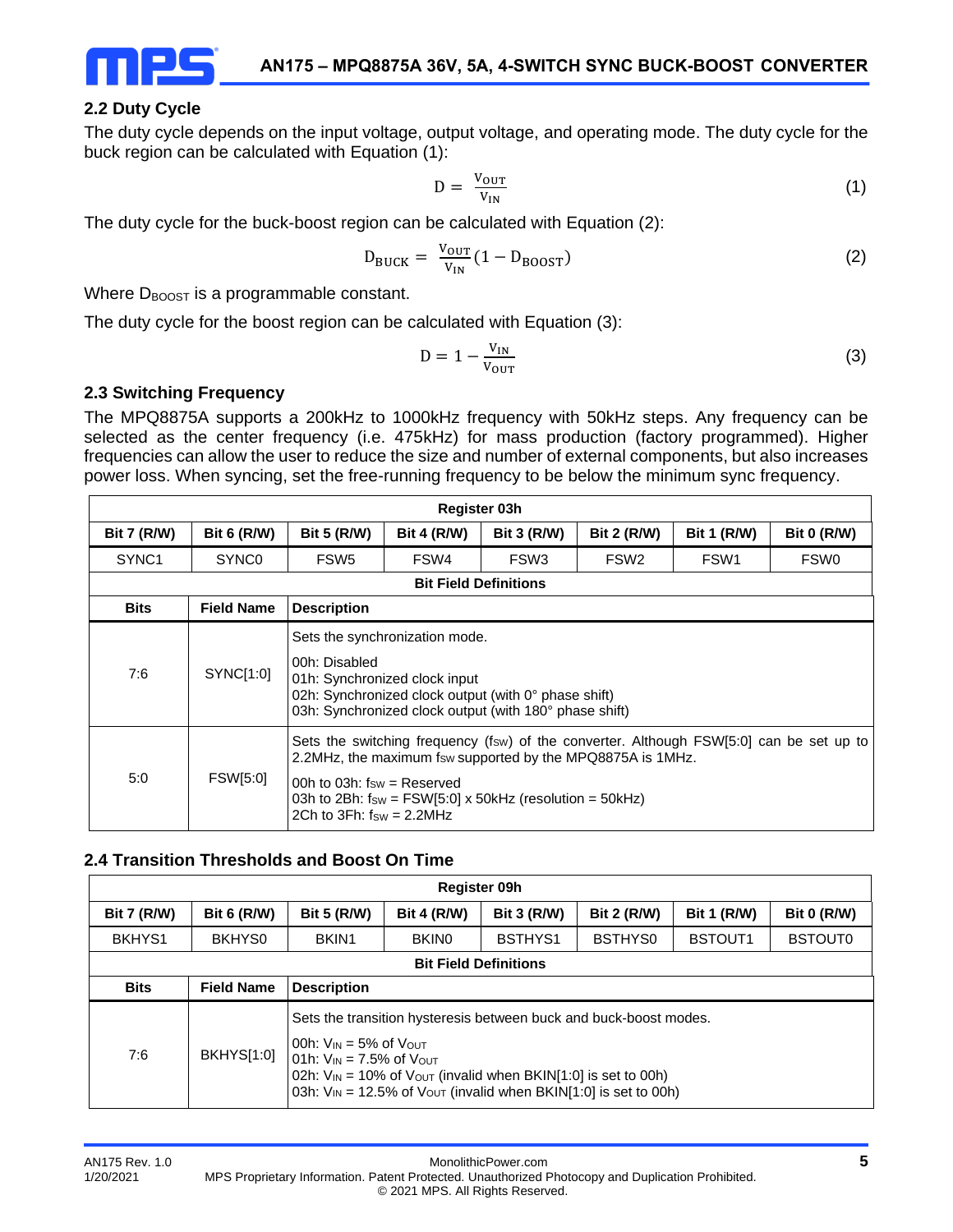

| 5:4 | BKIN[1:0]   | Sets the threshold of buck-boost transferring to buck when $V_{IN}$ rises.<br>00h: $V_{IN} = 110\%$ of $V_{OUIT}$<br>01h: $V_{IN}$ = 120% of $V_{OUT}$<br>02h: $V_{IN}$ = 125% of $V_{OUT}$<br>03h: $V_{IN}$ = 130% of $V_{OUT}$ |
|-----|-------------|----------------------------------------------------------------------------------------------------------------------------------------------------------------------------------------------------------------------------------|
| 3:2 | BSTHYS[1:0] | Sets the transition hysteresis between boost and buck-boost modes.<br>00h: $V_{IN} = 5\%$ of $V_{OUT}$<br>01h: $V_{IN} = 7.5\%$ of $V_{OUT}$<br>02h: $V_{IN}$ = 10% of $V_{OUT}$<br>03h: $V_{IN}$ = 12.5% of $V_{OUT}$           |
| 1:0 | BSTOUT[1:0] | Sets the threshold of boost transferring to buck-boost when VIN rises.<br>00h: $V_{IN}$ = 70% of $V_{OUT}$<br>$101h$ : $V_{IN} = 80\%$ of $V_{OUT}$<br>02h: $V_{IN}$ = 85% of $V_{OUT}$<br>03h: $V_{IN}$ = 90% of $V_{OUT}$      |

| <b>Register 08h</b> |                    |                           |                                             |                              |                    |                    |  |                    |                                                                                                         |  |  |  |
|---------------------|--------------------|---------------------------|---------------------------------------------|------------------------------|--------------------|--------------------|--|--------------------|---------------------------------------------------------------------------------------------------------|--|--|--|
| <b>Bit 7 (R/W)</b>  | <b>Bit 6 (R/W)</b> | Bit 5                     | Bit 4                                       |                              | <b>Bit 3 (R/W)</b> | <b>Bit 2 (R/W)</b> |  | <b>Bit 1 (R/W)</b> | <b>Bit 0 (R/W)</b>                                                                                      |  |  |  |
| ADDR3               | ADDR <sub>2</sub>  | ADDR1                     | ADDR <sub>0</sub>                           |                              | <b>CYCEXTEN</b>    | RESERVED           |  | <b>BSTONT1</b>     | <b>BSTONT0</b>                                                                                          |  |  |  |
|                     |                    |                           |                                             | <b>Bit Field Definitions</b> |                    |                    |  |                    |                                                                                                         |  |  |  |
| <b>Bits</b>         | <b>Field Name</b>  | <b>Description</b>        |                                             |                              |                    |                    |  |                    |                                                                                                         |  |  |  |
| 7:4                 | ADDR[3:0]          | accepted.                 |                                             |                              |                    |                    |  |                    | Sets the I <sup>2</sup> C bus address. The valid address is effective immediately once write command is |  |  |  |
| 3                   | <b>CYCEXTEN</b>    | 0: Disabled<br>1: Enabled | Enables cycle extension in buck-boost mode. |                              |                    |                    |  |                    |                                                                                                         |  |  |  |
| $\mathcal{P}$       | <b>RESERVED</b>    | Reserved.                 |                                             |                              |                    |                    |  |                    |                                                                                                         |  |  |  |
|                     |                    |                           |                                             |                              |                    |                    |  |                    | Sets the constant-on-time (COT) control of the boost switch in buck-boost mode (in % of tsw).           |  |  |  |
| 1:0                 | BSTONT[1:0]        | 00h                       | 20%                                         | 01h                          | 30%                |                    |  |                    |                                                                                                         |  |  |  |
|                     |                    | 02h                       | 40%                                         | 03h                          | 50%                |                    |  |                    |                                                                                                         |  |  |  |

The four mode transitions are determined by the following thresholds:

- Buck to buck-boost: BKIN BKHYS
- Buck-boost to buck: BKIN
- Boost to buck-boost: BSTOUT BSTHYS
- Buck-boost to boost: BSTOUT

The threshold values are determined by REG09. The accuracy for most of these thresholds is about ±2%. The boost on time controls the conversion ratio in buck-boost mode (±20%).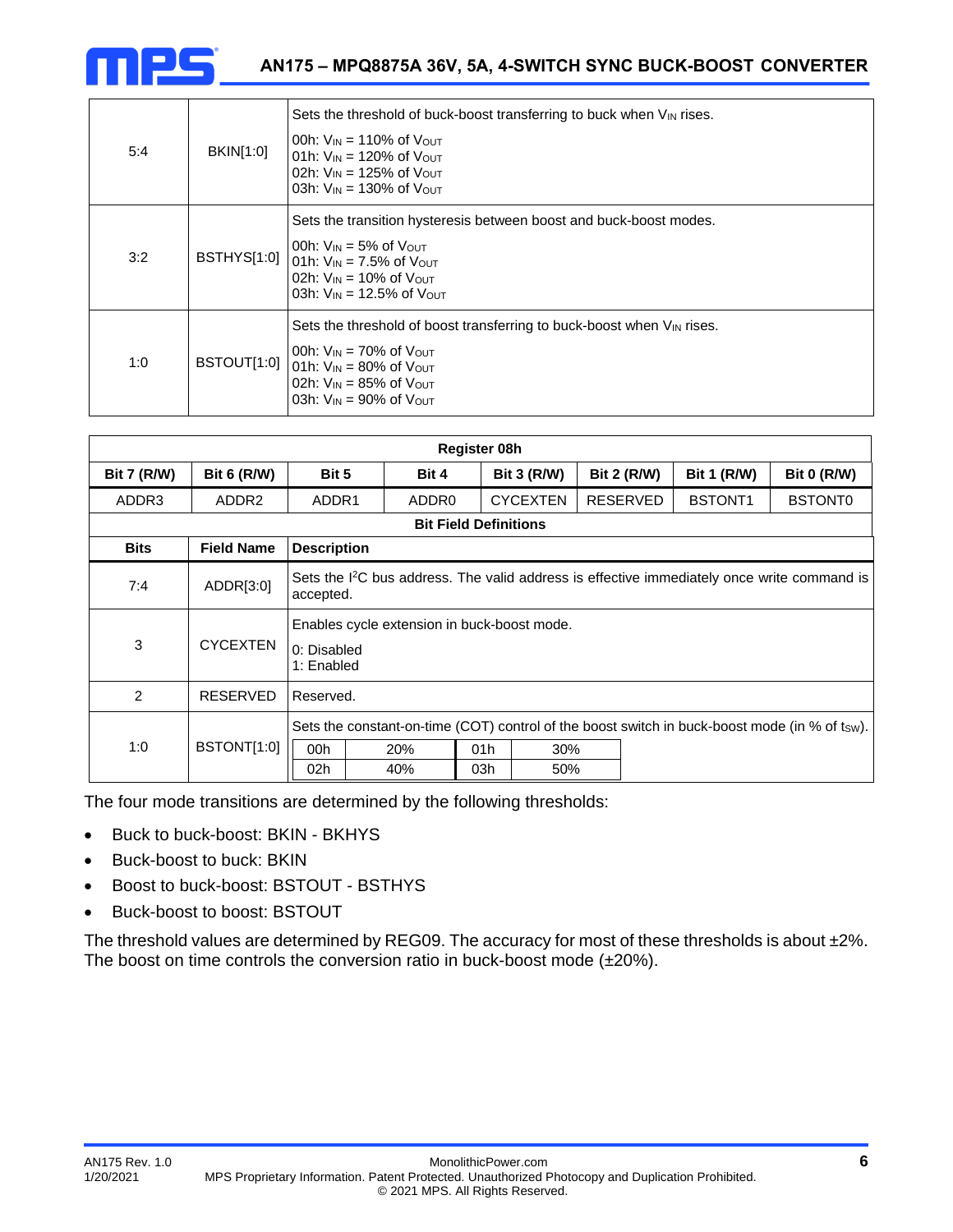Figure 3 shows which transition values will work for most applications that follow the guidance in this application note. Further optimization is possible; for details, contact an MPS FAE.



**Figure 3: Recommended Mode Transition Thresholds**

## **2.5 Selecting the Inductor**

A 1µH to 10µH inductor with a DC current rating at least 25% greater than the maximum inductor current is recommended for most applications. Unlike buck and boost modes, the inductor current in buck-boost mode is not triangular (see Figure 4).



**Figure 4: MPQ8875A CCM, Buck-Boost Mode in Normal Operation (VIN > VOUT)** 

The worst-case inductor ripple occurs in buck-boost mode near the transition thresholds, calculated with Equation (4) and Equation (5):

$$
V_{IN} \ge V_{OUT} \cdot \Delta I_L = \frac{V_{OUT}}{f_{SW} \times L} (1 - D_{BUCK})
$$
 (4)

$$
V_{IN} < V_{OUT} : \Delta I_L = \frac{V_{IN}}{f_{SW} \times L} (D_{BOOST}) \tag{5}
$$

It is recommended to keep the inductor ripple at or below 3A. The peak inductor current occurs in boost mode at the minimum  $V_{IN}$ , calculated with Equation (6):

$$
I_{L\_PEAK} = \frac{V_{IN}(V_{OUT} - V_{IN})}{V_{OUT} \times f_{SW} \times L \times 2} + I_{OUT} \frac{V_{OUT}}{V_{IN} \times \eta}
$$
(6)

The inductor saturation current ( $I_{SAT}$ ) should be greater than the maximum peak inductor current ( $I_L_{PERK}$ ).

## **2.6 Selecting the Input Capacitor**

The converter has a discontinuous input current when it operates in buck and buck-boost mode, and requires a capacitor to supply AC current to the converter while maintaining the DC input voltage. For the best performance, use low-ESR capacitors. Ceramic capacitors with X5R or X7R dielectrics are highly recommended because of their low ESR and small temperature coefficients.

It is strongly recommended to use an another, lower-value capacitor (e.g. 0.1µF) with a small package size (e.g. 0603) to absorb high-frequency switching noise. Place the small-sized capacitor as close to PVIN and GND as possible. It is recommended to place two bypass capacitors close to the PVIN pins (pins 6 and 8) and VIN pin (pin 27), respectively. Since CIN absorbs the input switching current, it requires an adequate ripple current rating.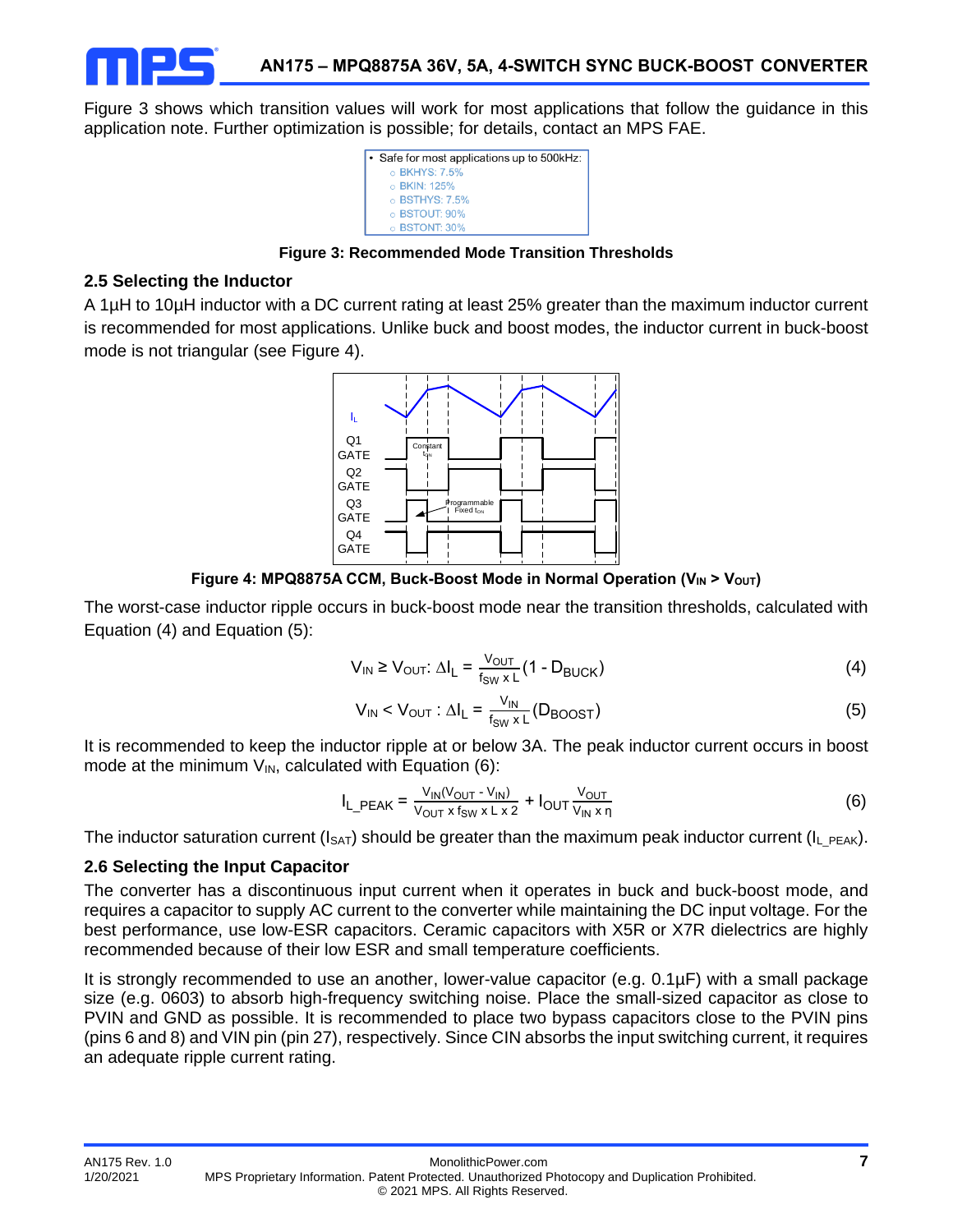

The RMS current in the input capacitor in buck mode can be estimated with Equation (7):

$$
I_{\text{CIN}} = I_{\text{LOAD}} \times \sqrt{\frac{V_{\text{OUT}}}{V_{\text{IN}}}} \times \left(1 - \frac{V_{\text{OUT}}}{V_{\text{IN}}}\right) \tag{7}
$$

The input voltage ripple should be less than 1% at the transition points. Excessive voltage ripple can cause EMI and hysteresis issues. Calculate  $\Delta V_{\text{IN}}$  in buck-boost mode with Equation (8):

$$
\Delta V_{IN} = ESR \left( \frac{I_{OUT} \times V_{OUT}}{V_{IN} \times \eta} + \frac{\Delta I_L}{2} \right) + \frac{I_{OUT} \times V_{OUT}}{V_{IN} \times \eta} D_{BUCK} (1 - D_{BUCK})
$$
(8)

#### **2.7 Selecting the Output Capacitor**

The converter also has a discontinuous output current in boost and buck-boost mode, and requires a capacitor to supply AC current to the load while maintaining the DC output voltage. Use ceramic, tantalum, or low-ESR electrolytic capacitors. The output capacitor's characteristics also affect the regulatory control system's stability. For the best results, use low-ESR capacitors to keep the output voltage ripple low. It is strongly recommended to use additional, lower-value capacitors (e.g. 0.1µF) with a small package size (0603) to absorb high-frequency switching noise. Place the small capacitors as close to the PVOUT and GND pins as possible.

The output voltage ripple should be less than 1% at the transition points. Excessive voltage ripple can cause EMI and hysteresis issues. Calculate  $\Delta V_{\text{OUT}}$  in buck-boost mode with Equation (9):

$$
\Delta V_{\text{OUT}} = \text{ESR} \left( \frac{I_{\text{OUT}} \times V_{\text{OUT}}}{V_{\text{IN}} \times \eta} + \frac{\Delta I_{\text{L}}}{2} \right) + I_{\text{OUT}} \frac{D_{\text{BOOST}}}{f_{\text{SW}} \times C_{\text{OUT}}} \tag{9}
$$

#### **3 MAXIMUM OUTPUT POWER**

In general, the maximum output power is about 20W to 40W, and the power is constrained by electrical (current limit) and thermal parameters.

#### **3.1 Thermal Constraints**

The best method of determining the thermal constraints is measurement, with some margin for worstcase conditions. The worst-case  $V_{\text{IN}}$  may be the minimum voltage or minimum buck-boost voltage. A power loss estimation tool is also available for calculations (see Figure 5).



**Figure 5: MPQ8875A Case Temperature Rise vs. Load Current**

#### **3.2 Current Limit**

The MPQ8875A provides a peak/valley current limit scheme designed to limit the peak and valley inductor current to ensure that the switch currents remain within the device capabilities during overload or output short-circuit conditions. The maximum output power is limited by the current limit, especially in boost mode at a low  $V_{\text{IN}}$ . Calculate the peak inductor current with Equation (10):

$$
I_{L\_PEAK} = \frac{V_{IN}(V_{OUT} - V_{IN})}{V_{OUT} \times f_{SW} \times L \times 2} + I_{OUT} \frac{V_{OUT}}{V_{IN} \times \eta}
$$
(10)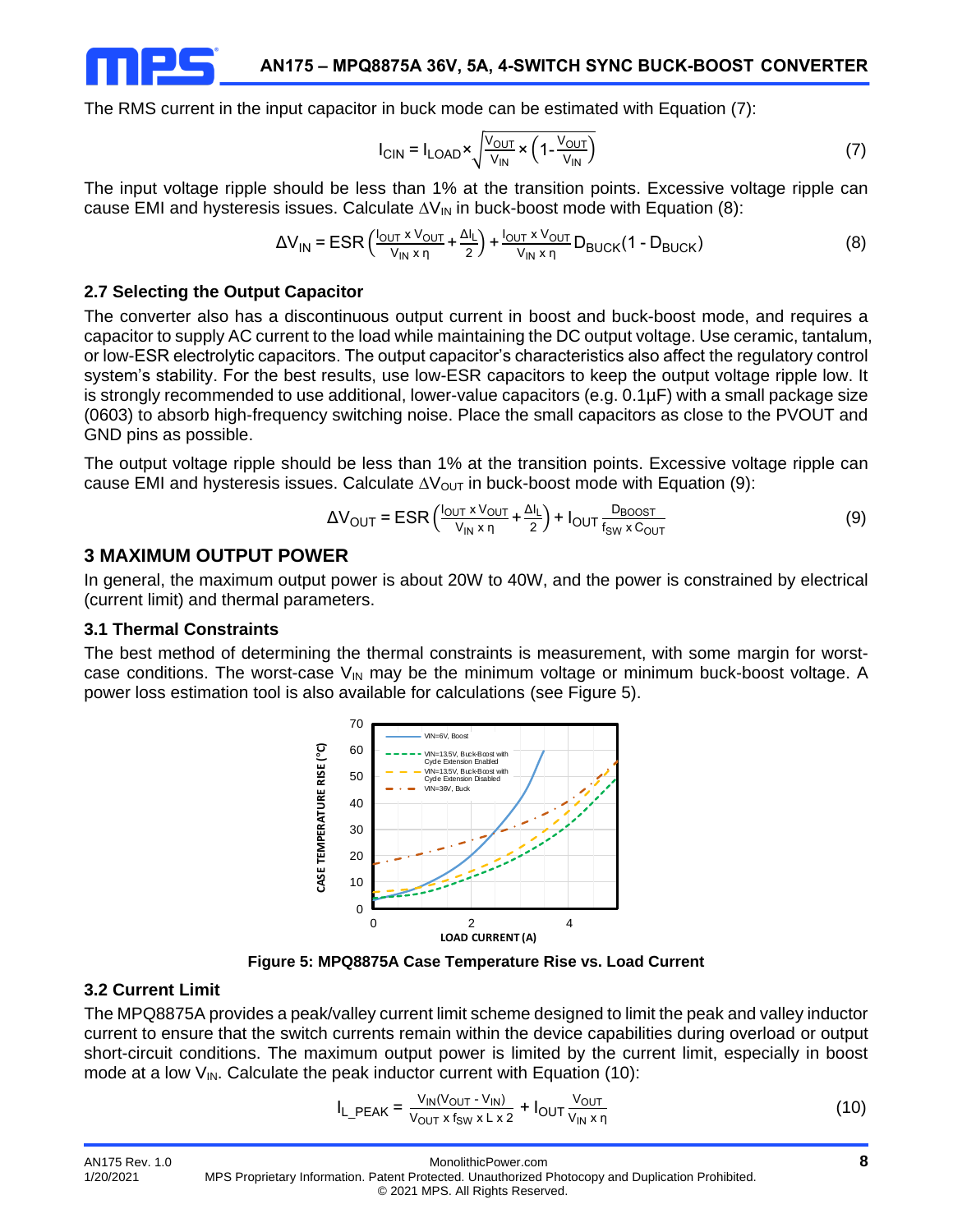

For example, if  $V_{IN} = 6V$ ,  $V_{OUT} = 12V$ ,  $I_{RIPPLE} = 2A$ , efficiency = 95%, and the current limit = 9A, then the maximum output current can be determined as follows: (9A - 2A) x 0.95 x 6V / 12V = 3.33A (~40W). Alternately, if  $V_{IN} = 5V$ ,  $V_{OUT} = 12V$ ,  $I_{RIPPLE} = 2A$ , efficiency = 95%, and the current limit = 9A, then the maximum output current can be determined as follows:  $(9A - 2A) \times 0.95 \times 5V / 12V = 2.77A$  (~33W).

The exact minimum  $V_{IN}$  is critical for determining the maximum output power. Most applications also require knowing the maximum current limit.

## **4 KEY OTP DECISIONS**

The MPQ8875A provides a one-time-programmable (OTP) memory for setting the custom default parameters. MPS provides a GUI and I<sup>2</sup>C to program the MPQ8875A during the development process. To program in application, contact MPS.

## **4.1 Setting the Output Voltage**

Figure 6 shows the typical application circuit recommended for proper operation of the MPQ8875A.



Figure 6: MPQ8875A Typical Application Circuit (V<sub>OUT</sub> = 11.5V, f<sub>SW</sub> = 450kHz)

OTP registers 00h and 01h set the output voltage.

| <b>Register 00h</b> |                              |                         |                                                                                      |                  |                  |                  |                                                                                                     |  |  |  |  |  |
|---------------------|------------------------------|-------------------------|--------------------------------------------------------------------------------------|------------------|------------------|------------------|-----------------------------------------------------------------------------------------------------|--|--|--|--|--|
| <b>Bit 7 (R/W)</b>  | <b>Bit 6 (R/W)</b>           | <b>Bit 5 (R/W)</b>      | <b>Bit 4 (R/W)</b><br><b>Bit 3 (R/W)</b><br><b>Bit 2 (R/W)</b><br><b>Bit 1 (R/W)</b> |                  |                  |                  |                                                                                                     |  |  |  |  |  |
| REF7                | REF <sub>6</sub>             | REF <sub>5</sub>        | REF4                                                                                 | REF <sub>3</sub> | REF <sub>2</sub> | REF <sub>1</sub> | REF <sub>0</sub>                                                                                    |  |  |  |  |  |
|                     | <b>Bit Field Definitions</b> |                         |                                                                                      |                  |                  |                  |                                                                                                     |  |  |  |  |  |
| <b>Bits</b>         | <b>Field Name</b>            | <b>Description</b>      |                                                                                      |                  |                  |                  |                                                                                                     |  |  |  |  |  |
| 7:0                 | REF[7:0]                     | mode, REF7 is screened. |                                                                                      |                  |                  |                  | Sets the reference voltage. $V_{REF} = REF[7:0] \times 10mV$ . The resolution is 10mV. In low-input |  |  |  |  |  |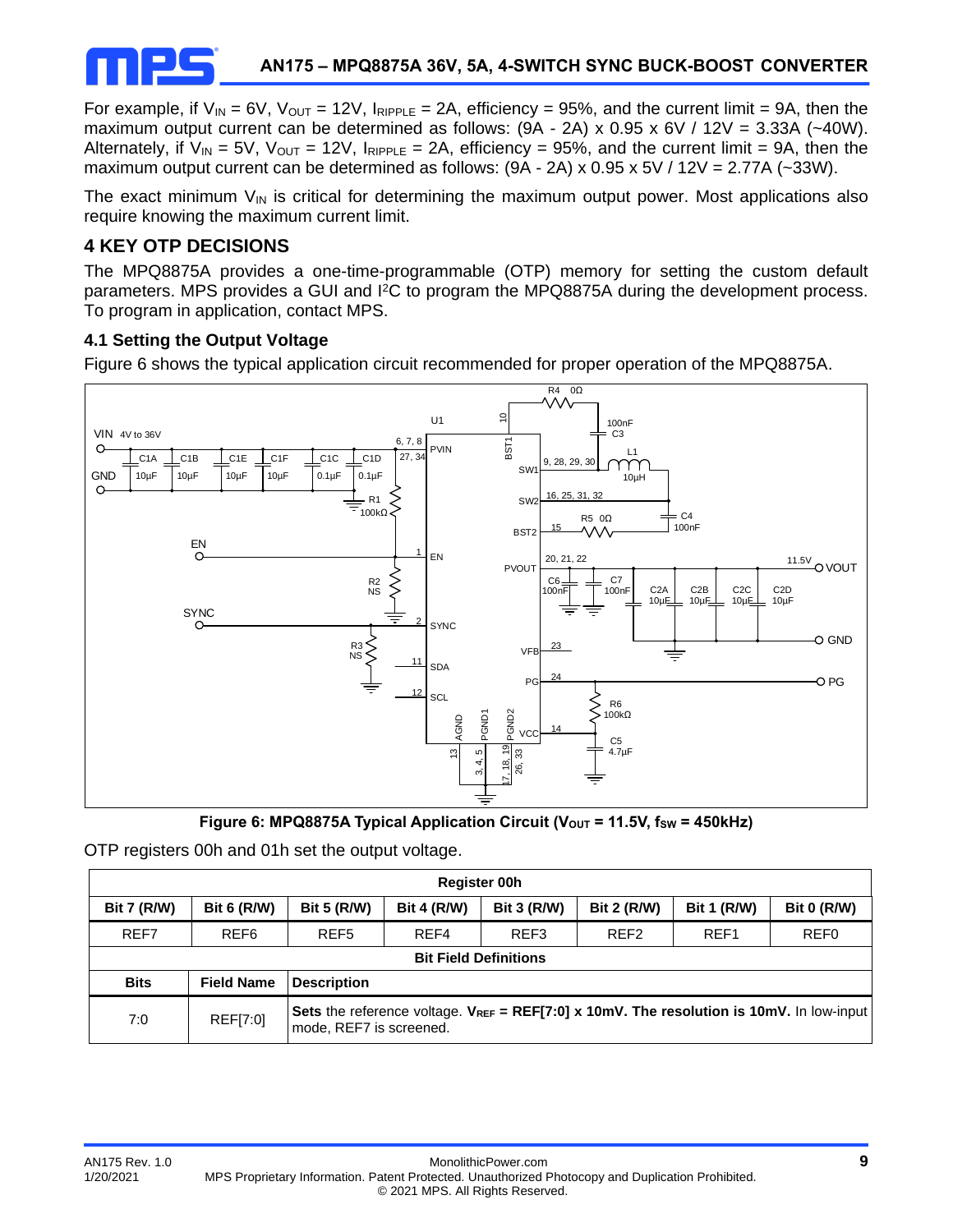

| Register 01h                 |                        |                                           |                                                                       |     |                    |                    |                                                                                    |                    |  |  |  |
|------------------------------|------------------------|-------------------------------------------|-----------------------------------------------------------------------|-----|--------------------|--------------------|------------------------------------------------------------------------------------|--------------------|--|--|--|
| <b>Bit 7 (R/W)</b>           | <b>Bit 6 (R/W)</b>     | <b>Bit 5 (R/W)</b>                        | <b>Bit 4 (R/W)</b>                                                    |     | <b>Bit 3 (R/W)</b> | <b>Bit 2 (R/W)</b> | <b>Bit 1 (R/W)</b>                                                                 | <b>Bit 0 (R/W)</b> |  |  |  |
| <b>PWRCVTEN</b>              | <b>INMD</b>            | <b>RESERVED</b>                           | DVSTEP1                                                               |     | DVSTEP0            | FBDR <sub>2</sub>  | FBDR1                                                                              | FBDR <sub>0</sub>  |  |  |  |
| <b>Bit Field Definitions</b> |                        |                                           |                                                                       |     |                    |                    |                                                                                    |                    |  |  |  |
| <b>Bits</b>                  | <b>Field Name</b>      | <b>Description</b>                        |                                                                       |     |                    |                    |                                                                                    |                    |  |  |  |
| $\overline{7}$               | <b>PWRCVTEN</b>        | 0: Disabled<br>1: Enabled                 | Power converter on/off control.                                       |     |                    |                    |                                                                                    |                    |  |  |  |
| 6                            | <b>INMD</b>            | 0: Normal input mode<br>1: Low-input mode | Selects normal or low-input mode.                                     |     |                    |                    |                                                                                    |                    |  |  |  |
| 5                            | <b>RESERVED</b>        | Reserved                                  |                                                                       |     |                    |                    |                                                                                    |                    |  |  |  |
|                              |                        |                                           |                                                                       |     |                    |                    | Sets the time of each step in soft start and Vout dynamic adjustment mode (in us). |                    |  |  |  |
| 4:3                          | <b>DVSTEP</b><br>[1:0] | 00h                                       | 20                                                                    | 01h | 41.67              |                    |                                                                                    |                    |  |  |  |
|                              |                        | 02h                                       | 83.33                                                                 | 03h | 166.67             |                    |                                                                                    |                    |  |  |  |
|                              |                        |                                           | Sets the V <sub>OUT</sub> divider ratio.                              |     |                    |                    |                                                                                    |                    |  |  |  |
|                              |                        | 00h                                       | 1                                                                     | 01h | 1/2                |                    |                                                                                    |                    |  |  |  |
|                              |                        | 02h                                       | 1/3                                                                   | 03h | 1/5                |                    |                                                                                    |                    |  |  |  |
| 2:0                          | FBDR[2:0]              | 04h                                       | 1/10                                                                  | 05h | 1/20               |                    |                                                                                    |                    |  |  |  |
|                              |                        | 06h/<br>07h                               | 1/30                                                                  |     |                    |                    |                                                                                    |                    |  |  |  |
|                              |                        |                                           | For example, if FBDR[2:0] = 04h, then $V_{FB}$ = 1 / 10 x $V_{OUT}$ . |     |                    |                    |                                                                                    |                    |  |  |  |

Write the EA reference voltage REF[7:0] to register 00h, and the divider ratio of FBDR[2:0] to register 01h.  $V_{OUT}$  can be calculated with Equation (11):

$$
V_{OUT} = \frac{REF[7:0] \times 10 \text{mV}}{FBDR[2:0]}
$$
 (11)

For example, if REF[7:0] = 73h, FBDR[2:0] = 04h, then  $V_{OUT}$  = 115 x 10mV / (1 / 10) = 11.5V.

Set the resistor divider and reference voltage. Note that most applications use a 1/10 resistor divider. The reference voltage ( $V_{REF}$ ) can be changed during operation. DVSTEP changes the soft-start time.

#### **4.2 Spread Spectrum**

The MPQ8875A features frequency spread spectrum to further optimize EMI performance. The reference frequency, as well as the frequency spread spectrum modulation range and cycle, are all set via the I<sup>2</sup>C interface. Once frequency spread spectrum is enabled, triangular frequency modulation mode is used to vary the switching frequency between the same ratio, both higher and lower than the reference value.

Throughout and entire modulation cycle, the switching frequency varies from the lowest to the highest, then drops back to the lowest. If an external clock signal is applied to the SYNC pin in synchronized input mode, the frequency spread spectrum mechanism is screened.

Using spread spectrum is recommended to ensure that the application passes EMC requirements. A good starting point for most applications is a 5% modulation range and 9000Hz modulation frequency.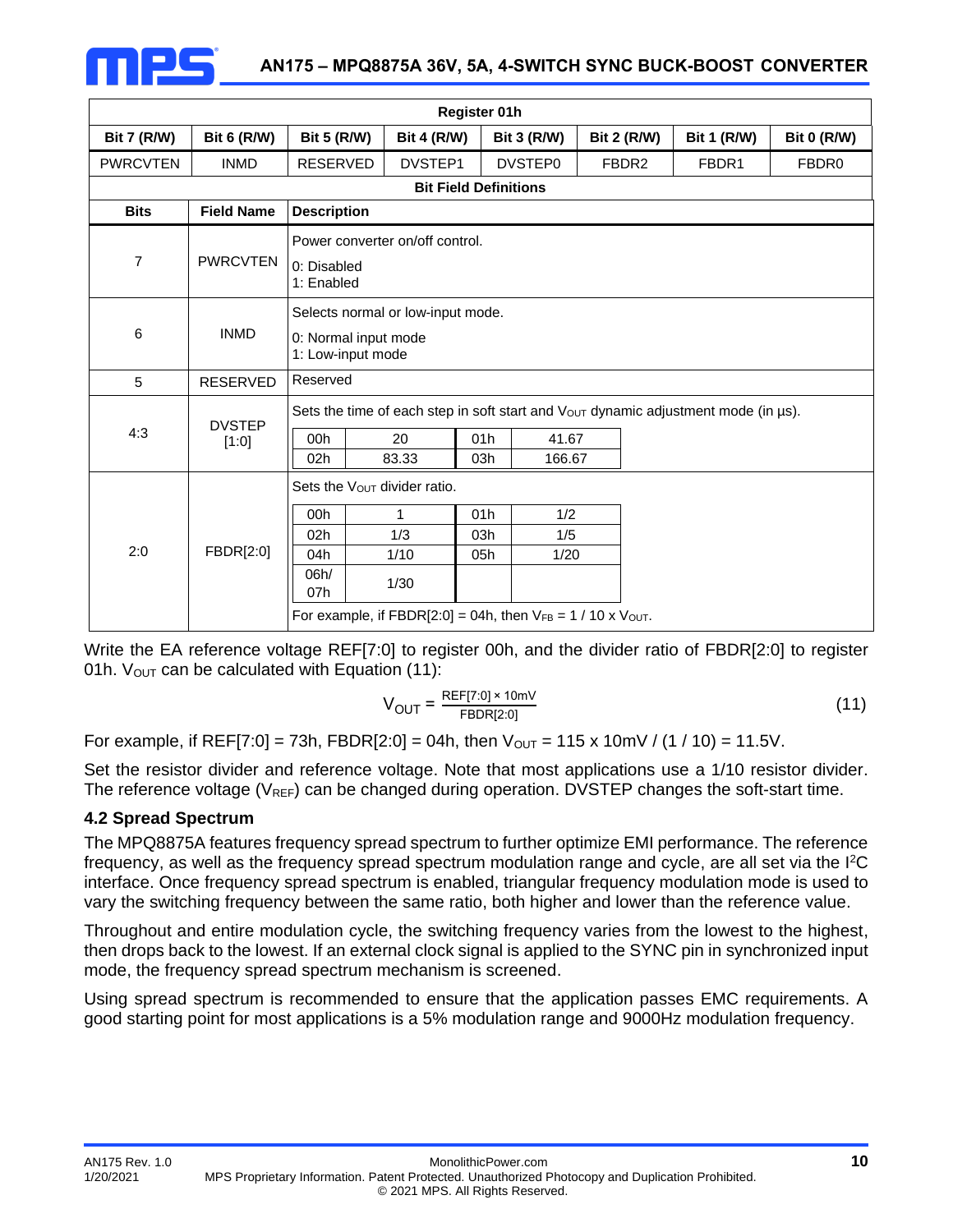

|                    | <b>Register 04h</b> |                                              |                                                                                                       |                              |                             |                                                                                           |                    |                                                                                            |  |  |  |  |
|--------------------|---------------------|----------------------------------------------|-------------------------------------------------------------------------------------------------------|------------------------------|-----------------------------|-------------------------------------------------------------------------------------------|--------------------|--------------------------------------------------------------------------------------------|--|--|--|--|
| <b>Bit 7 (R/W)</b> | <b>Bit 6 (R/W)</b>  | <b>Bit 5 (R/W)</b>                           | <b>Bit 4 (R/W)</b>                                                                                    |                              | Bit 3                       | <b>Bit 2 (R/W)</b>                                                                        | <b>Bit 1 (R/W)</b> | <b>Bit 0 (R/W)</b>                                                                         |  |  |  |  |
| <b>FSSEN</b>       | FSSMR2              | FSSMR1                                       | FSSMR0                                                                                                |                              | <b>RESERVED</b>             | FSSMC <sub>2</sub>                                                                        | FSSMC1             | <b>FSSMC0</b>                                                                              |  |  |  |  |
|                    |                     |                                              |                                                                                                       | <b>Bit Field Definitions</b> |                             |                                                                                           |                    |                                                                                            |  |  |  |  |
| <b>Bits</b>        | <b>Field Name</b>   | <b>Description</b>                           |                                                                                                       |                              |                             |                                                                                           |                    |                                                                                            |  |  |  |  |
| 7                  | <b>FSSEN</b>        | 0: Disabled<br>1: Enabled                    | Enables frequency spread spectrum.                                                                    |                              |                             |                                                                                           |                    |                                                                                            |  |  |  |  |
| 6:4                | <b>FSSMR[2:0]</b>   | 00h<br>02 <sub>h</sub><br>04h<br>06h/<br>07h | ±3<br>±10<br>±20<br>±30<br>the oscillator between 1.8MHz and 2.2MHz $(\pm 10\% \text{ of } f_{SW})$ . |                              | 01h<br>03h<br>05h           | Sets the frequency spread spectrum modulation range (in 1% of fsw).<br>±5<br>±12.5<br>±25 |                    | For example, if $FSSMR[2:0] = 02h$ and fsw = 2MHz, then the spread spectrum mode modulates |  |  |  |  |
| 3                  | <b>RESERVED</b>     | Reserved.                                    |                                                                                                       |                              |                             |                                                                                           |                    |                                                                                            |  |  |  |  |
| 2:0                | <b>FSSMC[2:0]</b>   | 00h<br>02h<br>04h<br>06h                     | 250<br>1000<br>3000<br>8000                                                                           | 01h<br>03h<br>05h<br>07h     | 500<br>2000<br>4000<br>9000 | Sets the frequency spread spectrum modulation frequency (in Hz).                          |                    |                                                                                            |  |  |  |  |

## **4.3 Compensation**

The MPQ8875A integrates a high-performance operational amplifier to implement control loop compensation for stable output voltage regulation (see Figure 7). A SIMPLIS model is available to help set the compensation. Contact MPS for additional assistance in setting the compensation.



**Figure 7: Compensation Network**

The loop gain cannot be measured directly, but output impedance vs. frequency can show stability. The worst-case stability is maximum load and minimum  $V_{\text{IN}}$ .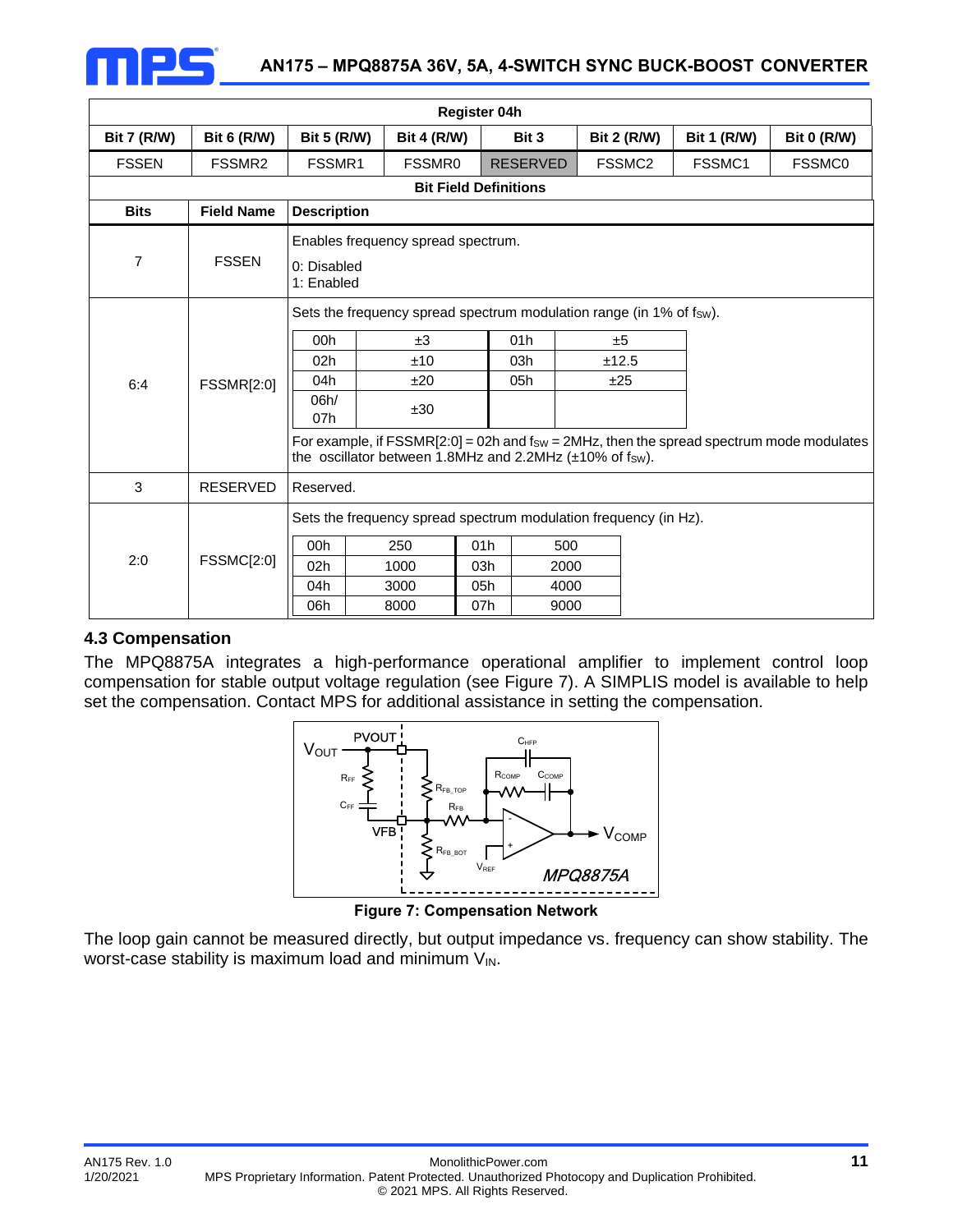

| Register 06h       |                    |                                              |                                                             |                 |                    |                    |                    |                    |  |  |  |  |
|--------------------|--------------------|----------------------------------------------|-------------------------------------------------------------|-----------------|--------------------|--------------------|--------------------|--------------------|--|--|--|--|
| <b>Bit 7 (R/W)</b> | <b>Bit 6 (R/W)</b> | <b>Bit 5 (R/W)</b>                           | <b>Bit 4 (R/W)</b>                                          |                 | <b>Bit 3 (R/W)</b> | <b>Bit 2 (R/W)</b> | <b>Bit 1 (R/W)</b> | <b>Bit 0 (R/W)</b> |  |  |  |  |
| RFB <sub>2</sub>   | RFB1               | RCOMP2<br>RFB0<br>RCOMP4<br>RCOMP3<br>RCOMP1 |                                                             |                 |                    | RCOMP0             |                    |                    |  |  |  |  |
|                    |                    |                                              |                                                             |                 |                    |                    |                    |                    |  |  |  |  |
| <b>Bits</b>        | <b>Field Name</b>  | <b>Description</b>                           |                                                             |                 |                    |                    |                    |                    |  |  |  |  |
| 7:5                | RFB[2:0]           |                                              | Selects RFB. RFB = RFB[2:0] x 30k $\Omega$ + 50k $\Omega$ . |                 |                    |                    |                    |                    |  |  |  |  |
|                    |                    |                                              | Selects Rcomp (in $k\Omega$ ).                              |                 |                    |                    |                    |                    |  |  |  |  |
|                    |                    | 00h                                          | 50                                                          | 01h             | 173                |                    |                    |                    |  |  |  |  |
|                    |                    | 02h                                          | 297                                                         | 03h             | 420                |                    |                    |                    |  |  |  |  |
|                    |                    | 04h                                          | 544                                                         | 05h             | 667                |                    |                    |                    |  |  |  |  |
|                    |                    | 06h                                          | 791                                                         | 07h             | 914                |                    |                    |                    |  |  |  |  |
|                    |                    | 08h                                          | 1038                                                        | 09h             | 1161               |                    |                    |                    |  |  |  |  |
|                    |                    | 0Ah                                          | 1284                                                        | 0Bh             | 1408               |                    |                    |                    |  |  |  |  |
|                    |                    | 0Ch                                          | 1531                                                        | 0 <sub>Dh</sub> | 1655               |                    |                    |                    |  |  |  |  |
| 4:0                | RCOMP[4:0]         | 0Eh                                          | 1778                                                        | 0Fh             | 1902               |                    |                    |                    |  |  |  |  |
|                    |                    | 10 <sub>h</sub>                              | 2025                                                        | 11h             | 2148               |                    |                    |                    |  |  |  |  |
|                    |                    | 12h                                          | 2272                                                        | 13h             | 2395               |                    |                    |                    |  |  |  |  |
|                    |                    | 14h                                          | 2519                                                        | 15h             | 2642               |                    |                    |                    |  |  |  |  |
|                    |                    | 16h                                          | 2766                                                        | 17h             | 2889               |                    |                    |                    |  |  |  |  |
|                    |                    | 18h                                          | 3012                                                        | 19h             | 3136               |                    |                    |                    |  |  |  |  |
|                    |                    | 1Ah                                          | 3259                                                        | 1Bh             | 3383               |                    |                    |                    |  |  |  |  |
|                    |                    | 1Ch                                          | 3506                                                        | 1Dh             | 3630               |                    |                    |                    |  |  |  |  |
|                    |                    | 1Eh                                          | 3753                                                        | 1Fh             | 3877               |                    |                    |                    |  |  |  |  |

| Register 07h       |                                                                                                                         |                                                                                                                                  |     |     |                    |                    |        |                    |  |  |  |  |  |
|--------------------|-------------------------------------------------------------------------------------------------------------------------|----------------------------------------------------------------------------------------------------------------------------------|-----|-----|--------------------|--------------------|--------|--------------------|--|--|--|--|--|
| <b>Bit 7 (R/W)</b> | <b>Bit 6 (R/W)</b>                                                                                                      | <b>Bit 5 (R/W)</b><br><b>Bit 4 (R/W)</b><br><b>Bit 3 (R/W)</b><br><b>Bit 2 (R/W)</b><br><b>Bit 1 (R/W)</b><br><b>Bit 0 (R/W)</b> |     |     |                    |                    |        |                    |  |  |  |  |  |
| CHFP <sub>2</sub>  | CHFP1                                                                                                                   | CHFP <sub>0</sub><br>CCOMP4                                                                                                      |     |     | CCOMP <sub>3</sub> | CCOMP <sub>2</sub> | CCOMP1 | CCOMP <sub>0</sub> |  |  |  |  |  |
|                    | <b>Bit Field Definitions</b>                                                                                            |                                                                                                                                  |     |     |                    |                    |        |                    |  |  |  |  |  |
| <b>Bits</b>        | <b>Field Name</b>                                                                                                       | <b>Description</b>                                                                                                               |     |     |                    |                    |        |                    |  |  |  |  |  |
|                    |                                                                                                                         | Selects CHFP (in pF).                                                                                                            |     |     |                    |                    |        |                    |  |  |  |  |  |
|                    |                                                                                                                         | 00h                                                                                                                              | 0.5 | 01h |                    |                    |        |                    |  |  |  |  |  |
| 7:5                | CHFP[2:0]                                                                                                               | 02 <sub>h</sub>                                                                                                                  | 3   | 03h | 5                  |                    |        |                    |  |  |  |  |  |
|                    |                                                                                                                         | 04h                                                                                                                              | 6   | 05h | 8                  |                    |        |                    |  |  |  |  |  |
|                    |                                                                                                                         | 06h                                                                                                                              | 9   | 07h | 10                 |                    |        |                    |  |  |  |  |  |
| 4:0                | CCOMP[4:0]<br>Selects C <sub>COMP</sub> . 00h to 1Fh: C <sub>COMP</sub> = $(CCOMP[3:0] + 1) \times 5pF$ . 5pF to 160pF. |                                                                                                                                  |     |     |                    |                    |        |                    |  |  |  |  |  |